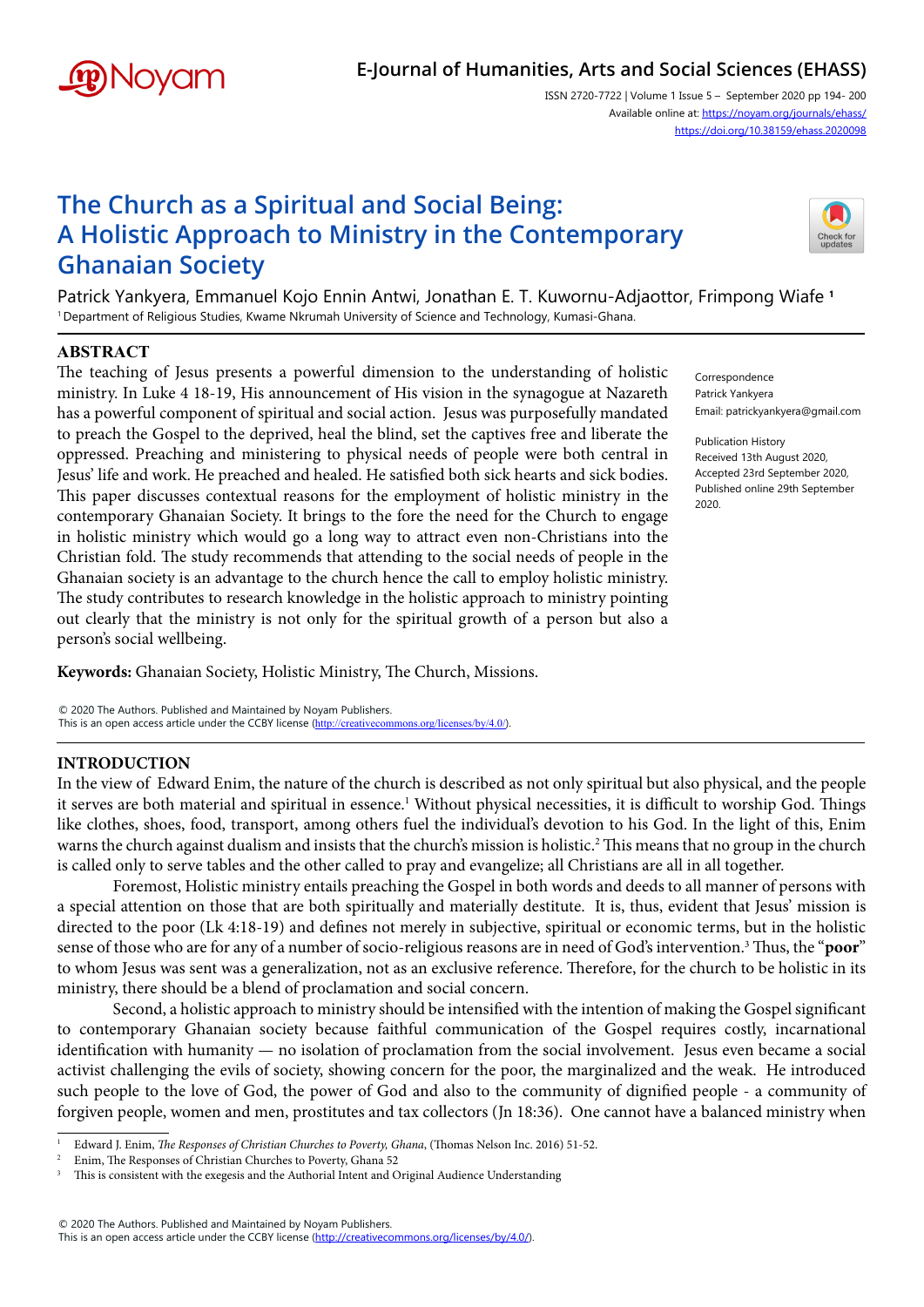he focuses on only spirituality or social responsibility.

Further, proclamation of the Gospel should go hand in hand with social action because the problems of this world are rooted in sinful rebellion against God. When drug abusers or sinners are converted, society improves. This should not make proclamation the sole aim of the church because people are not saved until they are economically saved. According to H. Richard Niebuhr, the church is a "social pioneer." As it engages in social action, it expresses "the highest form of social responsibility."<sup>4</sup>

Again, one cannot divorce spirituality from social action because Christ has redeemed human beings for good deeds (Eph. 2:10). Hospitals and orphanages started among Christians who cared about the needy. Sunday schools began as places to teach reading, writing, and arithmetic to illiterate kids caught in the oppression of child labour. Sunday was their only free day. Slowly, the larger society saw that access to hospitals and universal education were good things that everyone should enjoy.<sup>5</sup> Living a model that challenges the sinful neglect or oppression of the larger society often brings social change.<sup>6</sup>

Consequently, the church should embark upon a holistic ministry because social action fleshes out the Lordship of Christ, reaching people's spiritual needs through their felt needs and developing an indigenous economic base for the work.7 When social responsibility or ministry and proclamation of the Gospel are interwoven, the outcome is much more potent than any of them being executed separately. This shows that they are inseparably interrelated. They mutually support each other. In practice, they are often so intertwined that it would be fruitless, indeed destructive, to pull them apart.8 They are like the two wings of a bird. Therefore, the Church as a spiritual and social being must strengthen a holistic approach to ministry in the contemporary Ghanaian society. This paper basically focuses on discussing contextual reasons for the employment of holistic ministry in the contemporary Ghanaian Society. It discusses what the church is, functions of the church, biblical examples of social concerns, holistic approach to ministry, and the rational for holistic ministry in Ghana.

### **The Church**

The term "church" is used in two senses: the universal sense and the local sense. In the universal sense, the church consists of all those who, in this age, have been born of the Spirit of God and have by that same Spirit been baptized into the body of Christ (1 Cor. 12:13; 1 Pt. 1:3, 22-25). That the term is used in this universal sense is evident because Christ spoke of building his church, not churches (Mt. 16:18); Paul grieved because he had persecuted the church (1 Cor. 15:9; Gal. 1:13; Phil. 3:6); Christ is said to have loved the church and to have given himself for her (Eph. 5:25). In all these Scriptures the Greek word *ekklesia* is used. In itself this term means simply a body of called-out people, as an assembly of citizens in a self-governing state; but the New Testament has filled it with a spiritual content, so that it means a people called out from the world and from sinful things. It is interesting to note that the English word "church" comes from the Greek word *kuriakos*, which means "belonging to the Lord." This adjective occurs only twice in the New Testament; it is used of the Lord's Supper (1 Cor. 11:20), and of the Lord's Day (Rev. 1:10). Membership is not, however, hereditary or by compulsion but by a personal decision of faith in Christ (Rom 10:9-10).

In the local sense the word "church" is used of the group of professed believers in any one locality. Thus, one reads of the church in Jerusalem (Ac 8:1; 11:22), in Ephesus (Ac 20:17), in Cenchrea (Rom. 16:1), and in Corinth (1 Cor. 1:2; 2 Cor. 1:1). One also reads of the church of the Laodiceans (Col. 4:16) and of the Thessalonians (1 Thess. 1:1; 2 Thess. 1:1). Sometimes the term is in the plural, as in the churches of Galatia (Gal. 1:2), of Judea (1 Thess. 2:14), and of Asia (Rev. 1:4). The local churches together are to be a faithful replica of the true church, the universal church. The function of the church is built around two popular passages, the Great Commandment (Mt 22:37-40) and the Great Commission (Mt 28:19-20).

### **The Functions of the Church**

Jesus Christ is revered as the Lord over His called-out people, the church, and the one calling people to Himself. This therefore is a call to duty and submission to His commands. Thus, the church is charged with the task of continuously performing the mission of the Master as instructed to them. Hence, the church's mandate remains as that of Christ (Lk 4:18-19). This is clearly stated in Matthew 28:19-20 where the church is commanded to make disciples. In as much as Christians continuously have faith in Christ and are committed to him, there must be the embracing and observing of the many things that he has mandated believers to do. However, Christians must not overlook the fact that "we are calledto

<sup>4</sup>  Richard H. Niebuhr, *The responsibility of the Church for Society* (New York: Harper press, 1946), 130-132.

<sup>5</sup>  Niebuhr, *The responsibility of the Church for Society*, 132.

<sup>6</sup>  Ronald J. Sider, *Good News and Good Works* (Grand Rapids: Baker Book House Com, 2006), 176.

<sup>7</sup>  John Perkins, *The Quite Revolution* (Grand Rapids: Baker Press, 1986), 221.

<sup>8</sup>  Vinay Samuel and Chris Sugden, *Sharing Jesus in the Two Thirds World* (Grand Rapids: William B. Eerdmans Publishing Company, 1983), 23.

<sup>9</sup>  Merrill C. Tenney, *New International Bible Dictionary* (Grand Raids: Zondervan Publishing House, 1987), 218-219.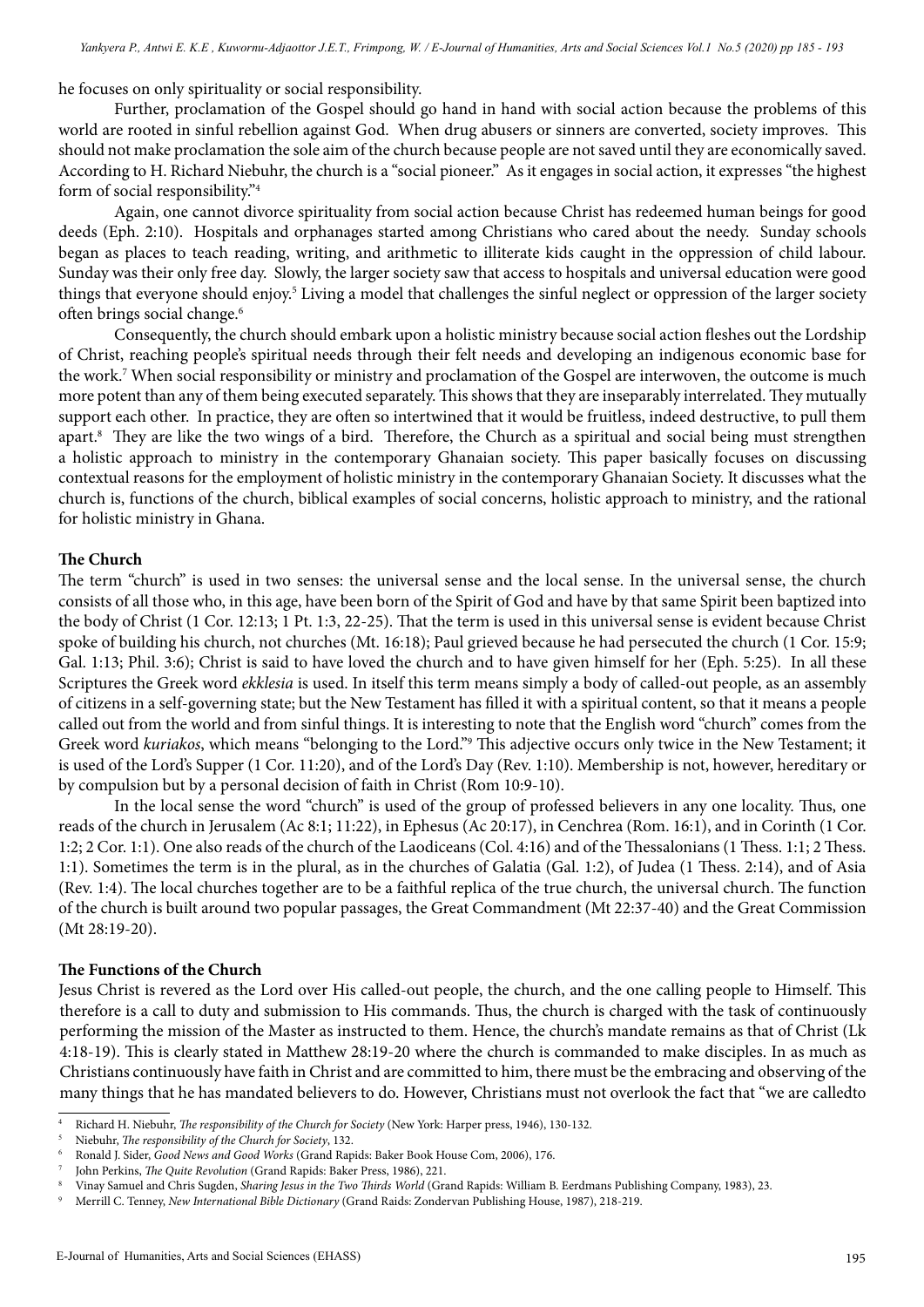mission, not only as disciples of Christ, but as children of the Father demonstrating His love that is compassionate (and) imitating His love of grace toward guilty and undeserving enemies."10

More so, in as much as believers observe the very things that Jesus has directed them to do, the church is called "to worship God, to nurture the people of God, and to bear witness to the world in mission."11 Hence, the evangelistic ministry becomes the foundation introducing people into God's Kingdom (Jn 3:3), serves as an avenue for nurturing and maturing (Eph 4:11-16), as they diligently offer to God His worship in performing the very duties that He commissioned them for, which in turn serves both as representation of God's love and that of their fellow men (Mt 22:37-39).

In addition, a holistic approach to ministry is the best means possible to render the Gospel relevant to contemporary Ghanaian society because the proclamation of the Gospel, of course, is a matter of both word and deed. The very presence of the church in society is the beginning of God's social transformation: a move toward justice.<sup>12</sup> When one cares for people in Jesus' name, the act of mercy opens hearts to the gospel. Moreover, when believers stand with the poor to challenge the way they are treated (Ac 6:1-7), they are more likely to accept the invitation to turn to Christ.

Again, Proclamation of the message of the good news involves both words and deeds, as shown in the life of Jesus (cf. Lk 9:6). Both proclamation and service are used to let other people know the gospel. Proclamation of the Gospel concerns itself with much more than simply how people can be saved through faith in Jesus Christ. While that truth is the pivot of the gospel, it is not entirely the gospel. Instead, when the source of the term Gospel is comprehended, and how it has been used in the New Testament is carefully analyzed, the biblical Gospel is best explained as good news for everybody, being a Jew or a Gentile, a believer or an unbeliever concerning the privileges and blessings which one receives from the Person and the work of Jesus Christ. The Gospel is all about the personality and the ministry of Jesus Christ, including all the scenario that led to His coming, and all the possible results from Christ's life, death, and resurrection for both unbelievers and believers.

Besides, another important element that gives a definition to the very disposition of the holistic mission of God are social concern, justice and compassion ministries. Social concern is the demonstration of the good news of Jesus Christ and the kingdom of God, showing compassion and justice to the poor, oppressed and marginalized in the world, and thus validating through lives and deeds of the good news Christians preach. Luke, in his writings, pay much more attention on the development and progress of the Church as a body of missions, thus bringing into fulfillment the call of Jesus to propagate the gospel. It stresses Jesus' concern for the underprivileged, including women, children, poor people and social outcasts.<sup>13</sup> In the light of this, there should be a demonstration of social concern and not just being felt.

### **Biblical Examples of Social Concern**

The Bible is full of exhortations and examples regarding social concern. This is evident in both the Old and the New Testaments.

The Old Testament books of the Law echo a strong concern for social justice. Laws regulating property, the use of land, and the treatment of other people (Ex 21-23) helped control violations of human dignity and ensure justice. Allocations and uses of land were of particular significance, since the very existence and identity of the Hebrew people were bound up with land. Thus, God directed them not to harvest the corners of their fields or go back over their vineyards a second time, so that the poor among them would have food (Lev. 19:9-10). Besides, every fiftieth year, the Year of Jubilee, land was to be returned to its original owner to ensure a measure of distributive justice (Lev. 25). God's law, then, stipulated not only acts of mercy for the downtrodden (Deut. 15:10-11) but also structural changes that limited exploitation and promoted justice in an agrarian, peasant society.<sup>14</sup>

The balance of the Old Testament echoes a similar support for social concern. In the historical books, God condemns acts of social evil, such as when King Ahab and Queen Jezebel ordered Naboth killed to confiscate the vineyard that was his inheritance and means of livelihood (1 Kgs 21). In 1 Samuel 2, Hannah prays to God who "raises the poor from the dust and lifts the needy from the ash heap" (v. 8).

Likewise, the poetic books portray Yahweh as a God of justice, compassion, and holiness. The Psalmist gives praise to God because "he upholds the cause of the oppressed and gives food to the hungry. The Lord sets prisoners free, the Lord gives sight to the blind, the Lord lifts up those who are bowed down (Ps 146:7—8). The book of Proverbs call for people to express that same character: "He who oppresses the poor shows contempt for their Maker, but whoever is kind to the needy honors God" (14:31).

<sup>10</sup> Edmund P. Clowney, *Church*, In *New Dictionary of Theology* (Downers Grove: Inter Varsity Press, 1995), 161.

<sup>&</sup>lt;sup>11</sup> Clowney, Church, In New Dictionary of Theology 199.<br><sup>12</sup> Vinou Samuel and Chris Sugden. *The Church in Pesper* 

<sup>12</sup> Vinay Samuel and Chris Sugden, *The Church in Response to Human Need* (Grand Rapids: William B. Eerdmans Publishing Company, 1987), 179.

<sup>13</sup> Donald Stamp and Wesley J. Adams, Fire *Bible: Global Edition* (Springfield: Hendrickson Publishers Marketing, LLC, 2009), 1821.

<sup>14</sup> James D. Berkey, *Leadership Handbook of Outreach and Care* (Grand Rapids: Baker Book House Co., 1994), 141-144.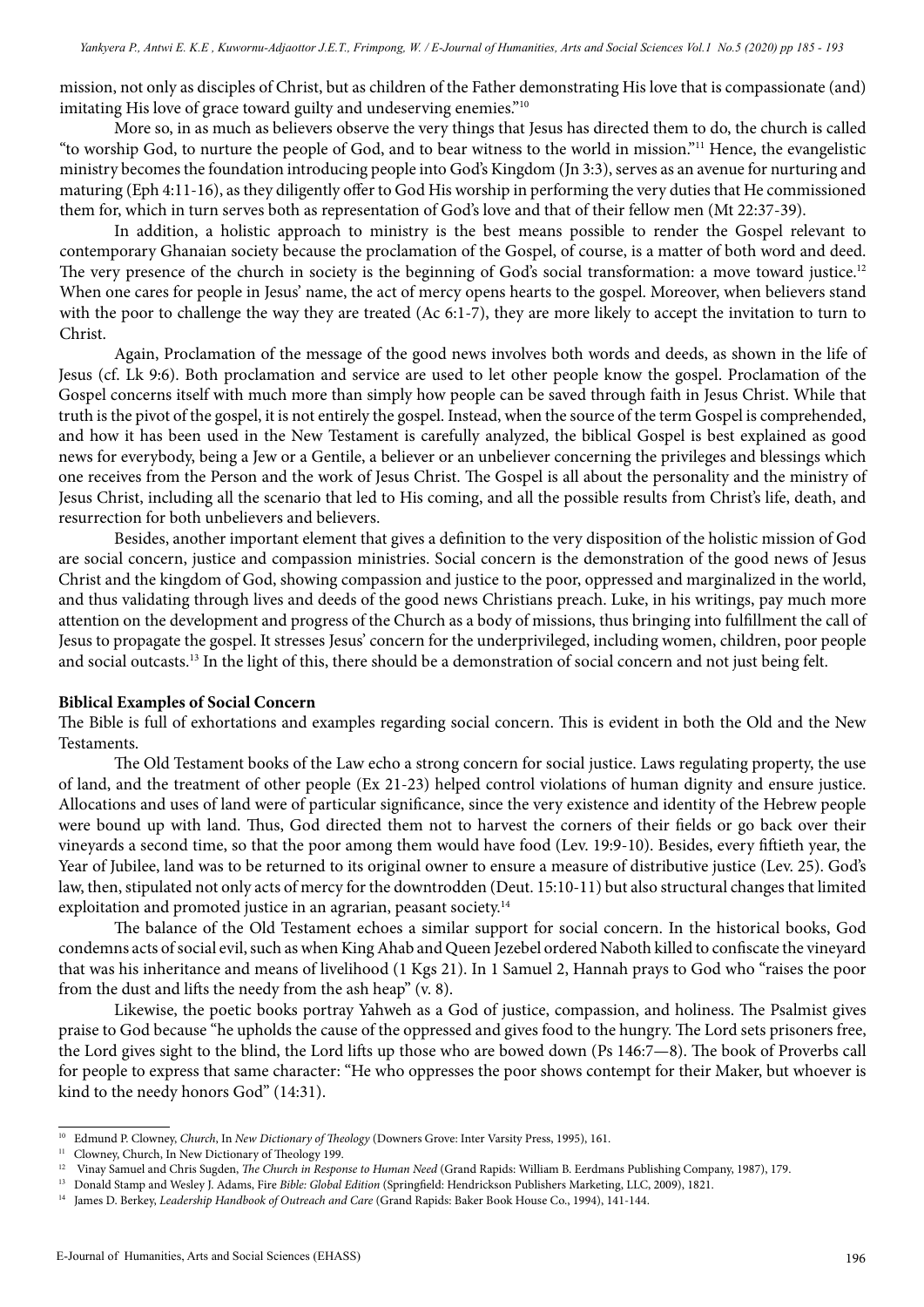However, it is with the Old Testament prophets that believers find the most explicit calls to social compassion and action. In calling the people of God to a renewal of their spiritual covenant, the prophets challenge them to turn away from idols that destroy both their relationship with God and one another. They call for repentance from sin, including social sins such as apathy toward the poor, mistreatment of workers, greedy accumulation of land, and injustice in the courts. This is clearly indicated in Amos'prophecy in the eighth century B.C. amidst great opulence and social unrighteousness. He decries the fact that the poor are maltreated and due to that the perpetrators will never enjoy whatever they gain from the labours of these poor (5:10-1 1).

In the same vein, the New Testament further develops the theme of social concern seen in the Old Covenant, and nowhere is this more explicit than in the life and teachings of Jesus Christ. During the early stage of Christ's ministry, He attests to the fact that what the prophet Isaiah mentioned in this Scripture was ultimately fulfilled in Him.In Luke 4:18-19 Jesus boldly announced His mission:

The Spirit of the Lord is on me, because he has anointed me to proclaim good news to the poor. He has sent me to proclaim freedom for the prisoners and recovery of sight for the blind, to release the oppressed, to proclaim the year of the Lord's favor. (NIV).

First, making His mission so clear to the people through His teachings, behavior and sayings, He made it a point to show that He came for the destitute, marginalized, handicapped and victims of all manner of discrimination and was mandated to save them.<sup>15</sup>

Moreover, though Jesus never engaged in social action of an overtly political nature, his own ministry and teachings were deemed a threat to conventional societal norms, as evidenced in his arrest and death. His teachings trumpeted a clarion call for love, mercy, and justice, often in ways that broke ranks with the expected mores, as seen in his story of the good Samaritan (Lk 10). His healing miracles, clearly an evidence of his deity, are examples of social compassion and demonstrate that Christ ministered to the whole person, not merely the soul.

In addition, the New Testament church sought to flesh out the ways of Christ both within the Christian community as well as the larger world. These early Christians felt their first responsibility was to fellow Christians, as evidenced in the selling of possessions to meet others' needs (Ac 2:45; 4:32-35) and in the offerings for economically distressed churches (2 Cor. 8-9; 1 Cor. 16:1-4). Nevertheless as the Apostle Paul pointed out clearly, Christian compassion was to extend beyond the walls of the church (Gal. 6:10, 2 Cor. 9:13) and was to be rooted in both love and justice. Hence, Social concern as presented in the NT is the outworking of the grace of God in a person's life; without it, one's salvation can be questioned is found in I John 3:1-7.

### **Holistic Approach to Ministry**

The church may practice holistic ministry,that is a ministry that ministers to the whole person in his context and refuses to isolate proclamation from social involvement. That is exactly what Jesus, the progenitor of the Christian faith did. He ministered to the people holistically. He first of all preached the Gospel, healed the sick and fed the multitude. Alex Thabi adding to holistic ministry remarked:

"There have been three main tendencies in evangelistic methodology. Each of them is apparently opposed to the others and promoted by particular branches of the church. The evangelicals tend to emphasize the proclamation of the "pure" Gospel message. The liberals emphasize social services and actions. The charismatics emphasize miracles and wonders in their preaching. The true Biblical approach is a synthesis of these three dimensions of the Gospel. It was the method used by Jesus. A combined approach is the best because it considers the entire dimension of humans: spiritual, social and physical. All three dimensions of the human being should be addressed by our presentation of the Gospel."<sup>16</sup>

Evidently, the economic context of the Africa continent necessitates a holistic approach if we want to win the poor for the Lord. Thabi stressed that in some situations, for example, with a group of people who are resistant to the Christian message, it would not be wise to begin by an open proclamation of the Gospel. Then again, he recommended the use of a more discreet Christian testimony through acts of love and social services. This, he believes, will prepare the ground for a more open way of proclamation. In the same way, with a tribe living in the fear of evil spirits, the best method would be to ask God to authenticate our proclamation through signs and wonders, as Paul did at Corinth and Ephesus.<sup>17</sup> As a matter of fact, it is in this vein that Larry Michael admitted:

The Gospel message does not change, but the manner of its presentation may be adapted according to the situation required. Although a Christian leader must be careful that he does not compromise the unchanging message of

<sup>15</sup> Perkins Harvey, "Four Bible studies on development in the Asian Context", *South East Asia Journal of Theology*, 21 No 1 (1980), 81.

<sup>16</sup> Alex Thabi, *Church Leaders' Challenge* Vol 3 (Accra: Challenge Enterprises of Ghana, 2004), 42-43.

<sup>17</sup> Thabi, *Church Leaders' Challenge* 43*.*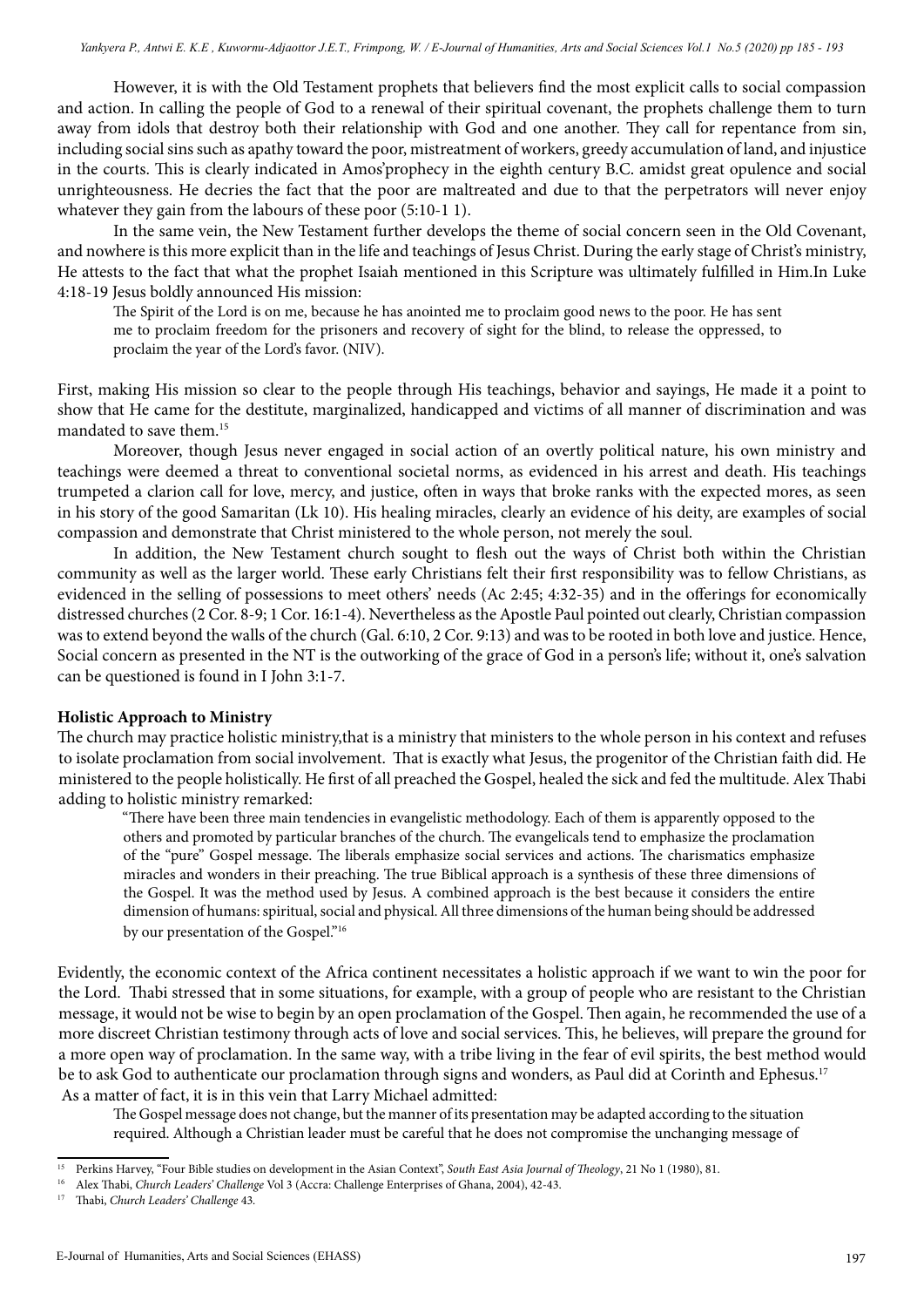salvation through Christ alone, the means of communicating that message are as varied as the people whom we seek to reach.<sup>18</sup>

However, unless the Gospel is able to satisfy the very needs of the poor, it will not have a real, profound and lasting influence on their lives. Therefore, the church should reach the spiritual needs of people through the meeting of their physical or social needs<sup>19</sup> because putting together social and spiritual ministry stands a better chance to impact lives more than either being done separately.

Clearly, the poor are not interested in a Christianity that ignores their daily struggles and suffering. They want a Jesus that can deliver them now from poverty, disease, hunger, fear and death. This type of Jesus is the one presented in the Gospels (Ac 10:38). Churches that reach out to the vulnerable especially rural folks with the Gospel and medical personnel for free medical screening, second hand clothing should be commended. Likewise, strategic members who connect new members with various skills to various disciplines to enable them to find their feet in life and in Christ should also be commended.

#### **Rationale for Holistic Ministry in Ghana**

First, the person of the Lord Jesus Christ offers an important resource for Christian understanding of holistic ministry as the doctrine of incarnation establishes a sound connection amid the spiritual and the physical dimensions of life. It teaches that the divine became flesh or human in order to redeem humankind from the fall. One reads in John 1:14, that the word became flesh and dwelt amongst mankind. Myers notes, "the incarnation smashes any argument that God is only concerned for the spiritual realm and that the material is somehow evil or unworthy of the church's attention... God became concrete and real."20 The incarnation provides the best proof of the involvement of God in the affairs of the physical world as the divine became real and was seen, heard, touched and experienced. It also provides the best model of how the church can engage in Holistic Ministry. The church must be with the people, bear their problems with them, and walk with them to seek God in solving their problems.

Second, in the New Testament, Jesus builds on the inclusiveness of the poor by declaring in Luke 4:19 that he has come to proclaim the Year of the Jubilee. Thus, in the New Testament, the new community called into being by Jesus Christ is essentially a jubilee' community. Life in the community is to be characterised by love, mercy, peace, and justice which draws in those who have been marginalised. However, unlike the Old Testament jubilee, which happened once every 49 years, the New Testament jubilee is a daily practice involving fairness, mercy, and generosity.<sup>21</sup>

Again, holistic ministry is contextual. Contextualisation is however, a process which is very dynamic. It involves the reflection of the church, in submission to the very being of Christ and his mission, on how the text relates as God's word and its context as a specific human situation.<sup>22</sup> "It is the dynamic process whereby the constant message of the Gospel interacts with specific human situations."23 Thus holistic ministry addresses specific problems, needs, and opportunities, receptivity, and resources of a specific community.

Lastly, Boapeah citing Tim Chester indicates that the Bible places the church at the heart of the purpose of God. It is considered as the "hermeneutic of the Gospel" for it interprets the gospel for the world.<sup>24</sup> It must be noted that it is not only biblical perspective that points to the primacy of the local church in mission and development. The local church is considered as the largest grassroots movement in the world and has the capacity to last for years than any other local agency in a local community. The church is therefore in a better position to work with the destitute, and the work is also more liable to being a sustainable venture in the long run. It is in this context that preaching of the Gospel and social action become inseparable as far as the role of the church in Christian ministry is concerned. Besides, to be effective in this role performance, the church is called upon to work in partnership with others.<sup>25</sup> Local church in the context of holistic ministry frames the Gospel message in language and communication forms appropriate and meaningful to the local culture of the community. It focuses the message upon crucial issues in the lives of the people.<sup>26</sup>

### **The Need for Holistic Ministry in the Contemporary Ghanaian Society**

In Jesus' mission statement in Luke 4:18-19 he declared that his ministry was to those suffering various forms of bondage

<sup>&</sup>lt;sup>18</sup> Larry J. Michael, *Spurgeon on Leadership* (Grand Rapids: Kregel Publications, 2010) 138.

<sup>19</sup> John Perkins, *The Quite Revolution* (Grand Rapids: Baker Press, 1986), 221.

<sup>20</sup> Bryant L. Myers, *Walking with the Poor: Principles and Practices of Transformational Development* (Maryknoll: Orbits Books, 2000), 46.

<sup>&</sup>lt;sup>21</sup> Samuel N. Boapeah, *Christian Approach to Development: A Guide for Practical Christian Ministry in Development (Accra: Challenge Enterprises of Ghana,* 2006), vii

<sup>&</sup>lt;sup>22</sup> Bruce. J. Nicholls' Contextualisation', in David F. Wright, Sinclair B. Ferguson, (eds.), New Dictionary of Theology, (Leicester: Inter-Varsity Press, 2003), 164. <sup>23</sup> Tetsunao Yamamori, et al, Serving with the Poor in Africa (Missions Advanced Research, 1996), 204<br><sup>24</sup> Boaneab *Christian Approach to Davelopment*, vij

<sup>24</sup> Boapeah, *Christian Approach to Development.* vii

<sup>&</sup>lt;sup>25</sup> Boapeah, *Christian Approach to Development to Development*, 27.<br><sup>26</sup> Boapeab, *Christian Approach to Development* 59

<sup>26</sup> Boapeah, *Christian Approach to Development*, 59.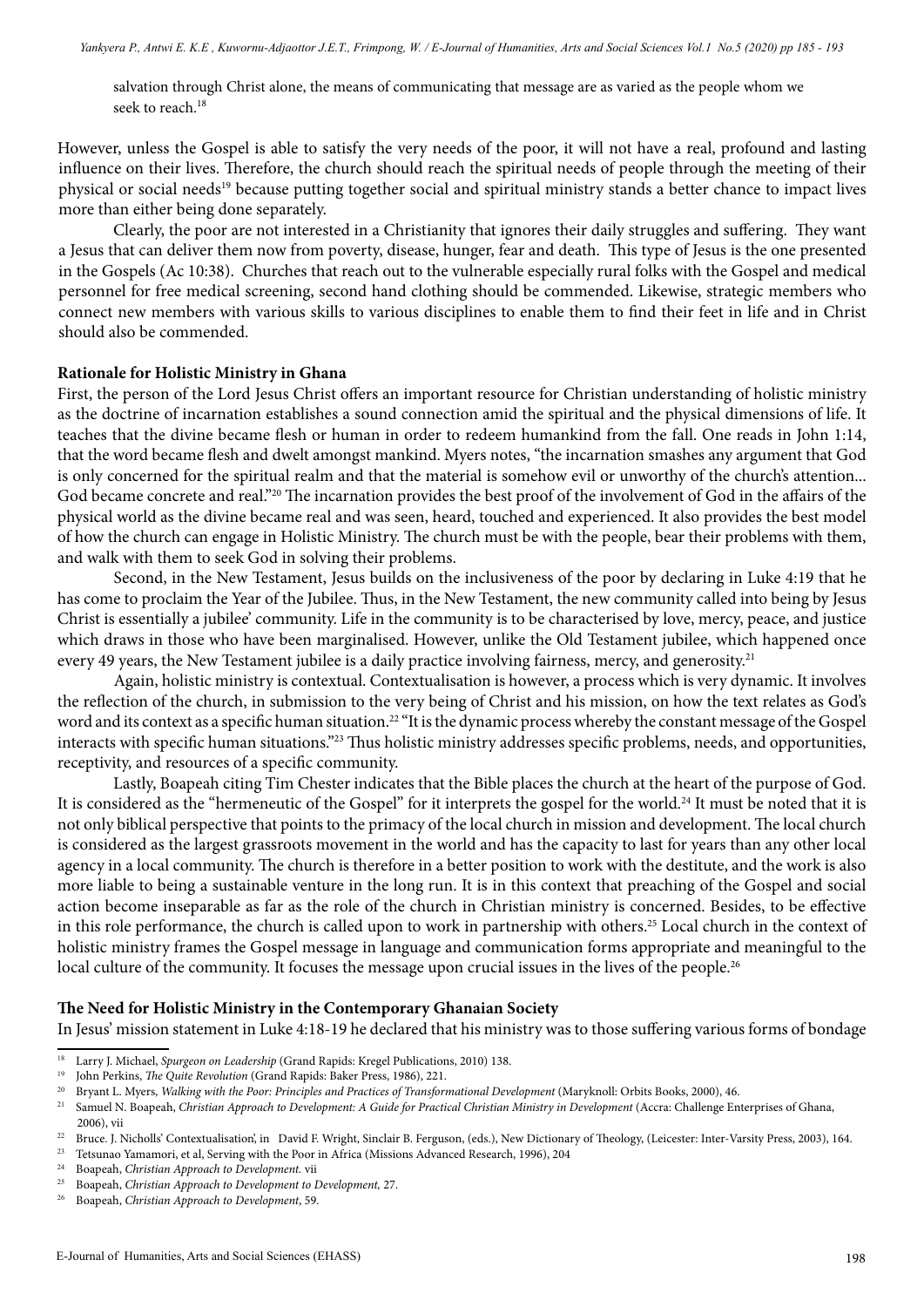and oppression, including economic oppression (poverty), physical oppression (diseases and disabilities), political oppression (injustice and oppressive rule) and demonic oppression. These same evils plague the Ghanaian society today. Christians must seek to apply the whole of the Word of God to the whole of life. From this assertion, it can be concluded that Christianity should be holistic in character. This means that the church should focus on the spiritual, political, socioeconomic dimension as part of its mandate since a ministry that ministers to the whole person in context is one that does not isolate proclamation from social involvement. Taking into consideration the fact that the anointed Jesus did not overlook the physical or material needs of his target audience, the church can follow in that direction.

While the believer is to separate from all worldly alliances (2 Cor. 6:14-18), he is to support all causes that seek to promote the social, economic, political, and educational welfare of the community. Paul said, "So then, while we have opportunity, let us do good to all men, and especially to those who are of the household of the faith" (Gal. 6:10). Here it is noted that Christians have a primary duty toward fellow-believers, but that they also have a duty toward the rest of the world. It is necessary to be clear as to the place of this ministry toward the world.

Jesus' practice is the best example to follow. He always subordinated physical and other material help to the spiritual. He went about doing good and healing all that were oppressed of the devil, though he never lost sight of his principal mission (Ac 10:38-43). It appears that he healed the man born blind in order to win his soul (Jn 9:35-38).

The church's ministry must follow that of Jesus if it is to bring about holistic transformation for the church and society. The Gospel must address all the fundamental areas and needs of humanity. Jesus' ministry involved preaching, teaching, and healing. His ministry was holistic, empowered by the Holy Spirit. Jesus' manifesto of his mission, found in Luke 4:18–19, was bathed in the power and anointing of the Holy Spirit upon him. This is critical for the church's mission in Ghana.

For mission to be transformative, proclamation must be seen in the context of service. It must serve humanity. Jesus' ministry reflects this (Lk 4:18–19). Jesus cared about the problems of the needy and those suffering. He healed the sick and fed the hungry. The church's mission must be holistic (Lk 10:25–27; Mt. 25:31–46; and see Deut. 10:17–19). It must address the material and physical needs of people. The Apostle James' definition of true religion is tied to acts of mercy and kindness to the needy and those suffering (Jas 1:27; 1 Jn 3:17–18).

According to Desmond Tutu, *ubuntu* is closely related to African world view, in that no one is an independent solitary entity.<sup>27</sup> It is a signal of what the people in this continent will accept as spirituality or the good news. Every act of spirituality by any group that has nothing to offer a brother in terms of material need or ensures environmental friendliness seems useless. Most Ghanaian societies are communal in nature with sweet flavor of brotherliness.<sup>28</sup> Anything that does not advance the course of all in the Ghanaian society will really struggle to gain recognition. So, if proclamation of the Gospel is not accompanied by social action, most societies especially in the Ghanaian hemisphere would not respond naturally or will struggle to be receptive to the gospel.

### **RECOMMENDATIONS**

The paper recommends that Christian ministers should maintain a balance between their spiritual and social dimensions of ministry as part of their missionary agenda. Secondly, churches should set up development desk to manage the social issues of their members. Lastly, churches should recognize their prophetic role in society by championing the course of the vulnerable for justice and equity at all levels.

#### **CONCLUSION**

Holistic Ministry is imperative because it is biblically grounded. It underlines the mission practice of the prophets in the Old Testament and of Jesus and the apostles in the New Testament. Both the Old Testament and New Testament believers were concerned about the wellbeing of the people they ministered to, and they cared for them. Jesus modelled for his church what a holistic ministry entails. His mission statement is given in Luke 4:18–19, where he laid out his mission agenda. His mission addressed both the spiritual and physical wellbeing of humanity. Jesus healed the sick, fed the hungry, preached the good news to the poor; he was concerned for the total wellbeing of the person. This paper has examined ways in which the church is called upon to engage in integral mission of proclamation of the Gospel and social action. The paper has shown that this is all that Jesus came to do and the church is required to doP just that. Since Jesus Christ is a model for Christians, his ministry pattern presents us with a perfect framework for understanding theology of holistic ministry which must proceed in the spiritual and social dimensions.

<sup>27</sup> Tokunboh Adeyemo, *African Bible commentary* (WordAlive Publishers, 2006) : 1204

<sup>28</sup> Adeyemo, *African Bible commentary,* 1204